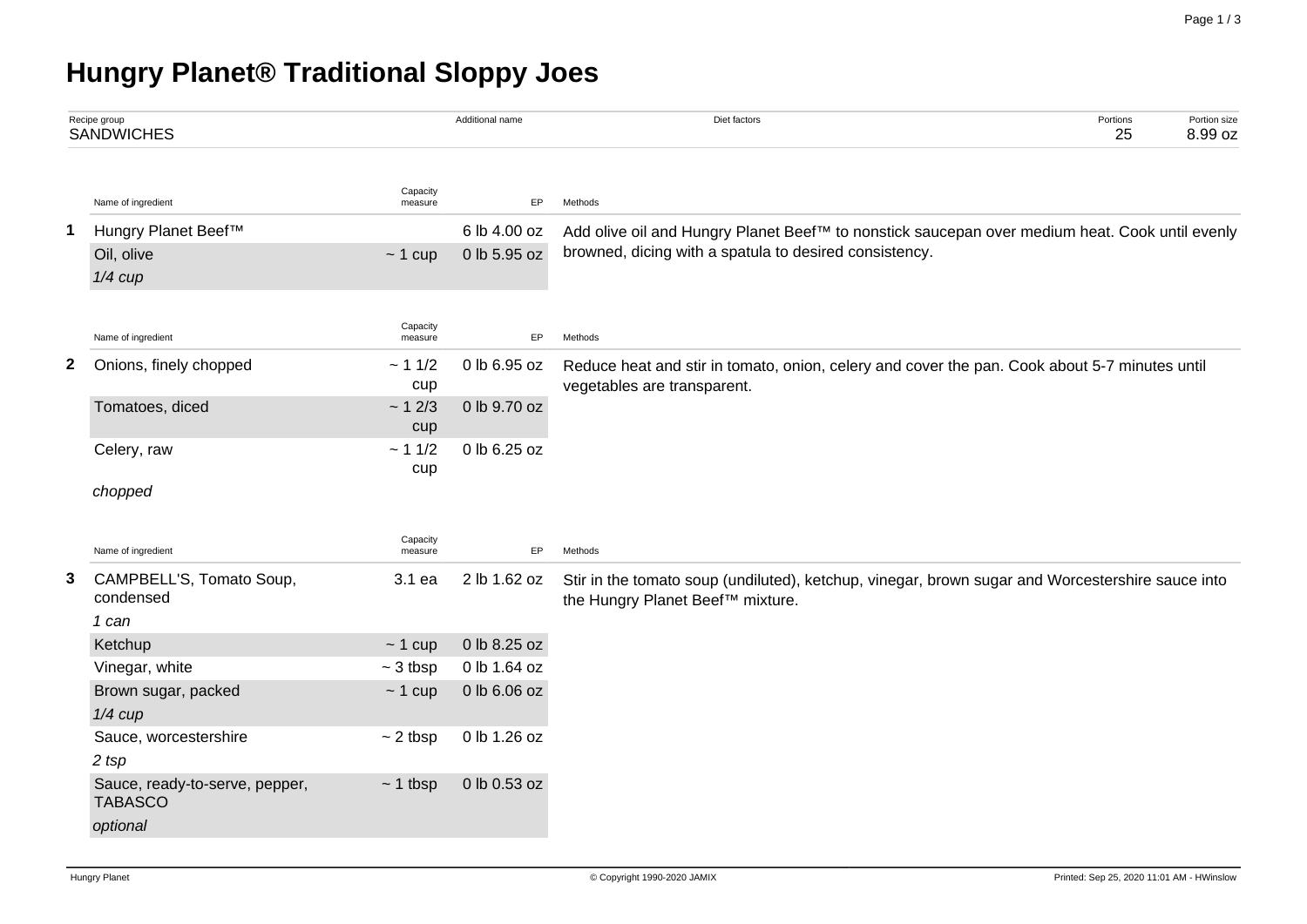|  | Name of ingredient              | Capacity<br>measure | EP.           | Methods                                                                                                                                                                           |
|--|---------------------------------|---------------------|---------------|-----------------------------------------------------------------------------------------------------------------------------------------------------------------------------------|
|  | 4 Salt, kosher, Diamond Crystal | $-11/2$<br>tsp      | 0 lb 0.15 oz  | Season with salt and garlic powder. Simmer over low heat and cook until thoroughly heated,<br>stirring frequently, adding incremental amounts of water until desired consistency. |
|  | Spices, garlic powder           | $21/2$ tsp          | 0 lb 0.20 oz  |                                                                                                                                                                                   |
|  | Name of ingredient              | Capacity<br>measure | EP.           | Methods                                                                                                                                                                           |
|  | 5 Hamburger buns                | 25.0 ea             | 2 lb 12.09 oz | Spoon the hot mixture onto buns, which may be toasted first, and serve.                                                                                                           |
|  | <b>ALLERGENS</b>                |                     |               |                                                                                                                                                                                   |
|  | <b>A</b> SOYA                   |                     |               |                                                                                                                                                                                   |

## **WEIGHTS**

|                 | Raw           | Cooking loss | Cooked        | Loss when served | Final         |
|-----------------|---------------|--------------|---------------|------------------|---------------|
| Total weight    | 14 lb 0.66 oz | ገ %          | 14 lb 0.66 oz | $0\%$            | 14 lb 0.66 oz |
| Size of portion | 8.99 oz       |              | 8.99 oz       |                  | 8.99 oz       |